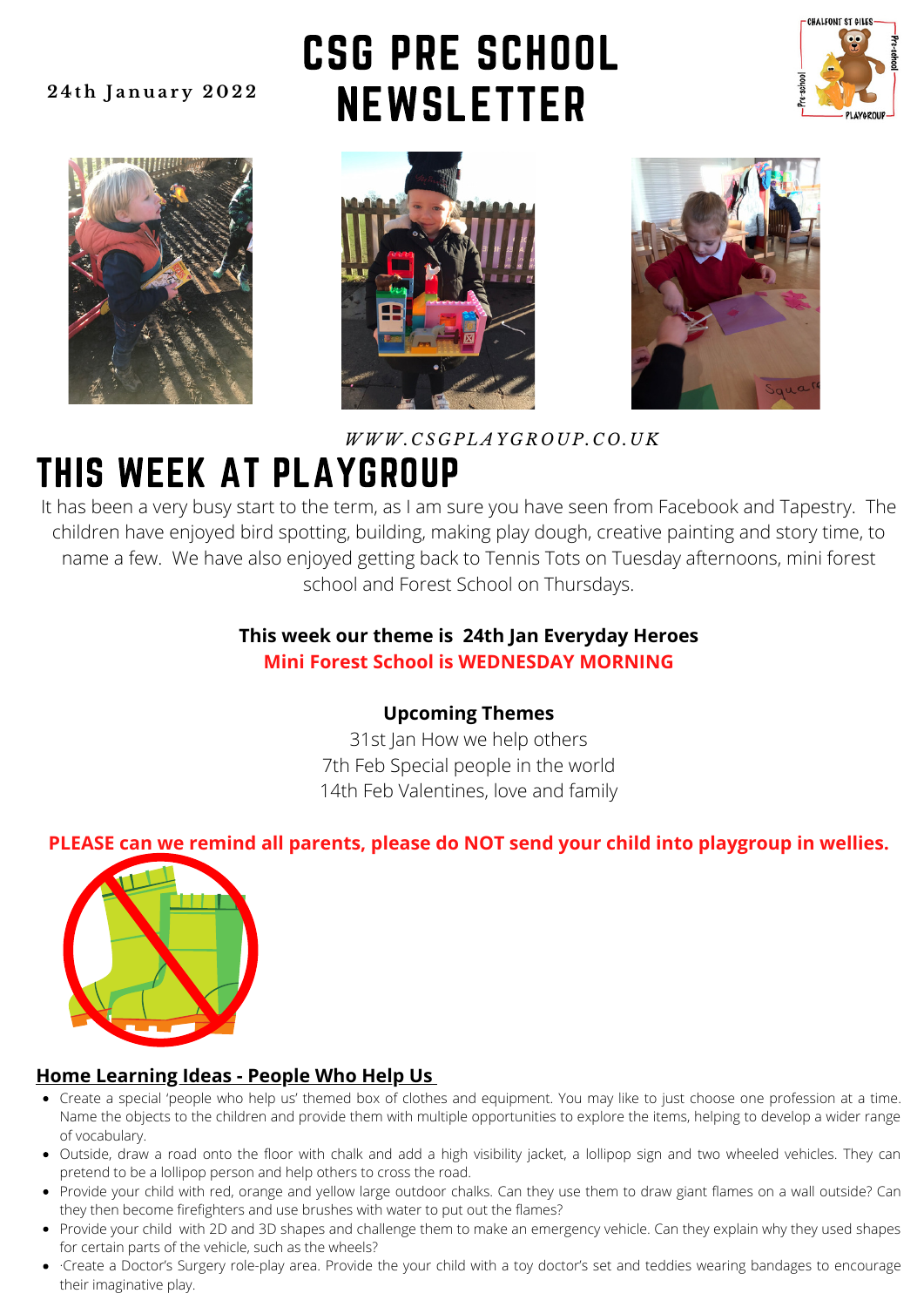## IMPORTANT DATES



## FOR THE DIARY

Tania and the team have planned LOTS already for 2022!

### **Open day – This has been postponed until Wednesday 2nd March**

28th Feb-4th March Stay and Play week (detail regarding appointments will be coming out soon) Communication and Language week

### **FOREST SCHOOL FREE STAY and PLAY**

Parents are welcome to come with their children to give forest school a try. Please email csg\_playgroup@btinternet.com or speak to Tania to book a place.

> 1-3 pm 20th January 2022 17th February 2022 24th March 202

### **Mini forest school sessions are back from January**

These will take place on the following mornings:

Wednesday 26th January Thursday 3rd February Monday 7th February Tuesday 15th February Wednesday 2nd March Thursday 10th March Monday 14th March Tuesday 22nd March Wednesday 30th March Thursday 7th April

**REMEMBER!** 

### TEMPERATURE REMINDER

A normal temperature in babies and children is about 36.4C, but this can vary slightly from child to child. A high temperature is 38C or more. A high temperature is the body's natural response to fighting infections like coughs and colds. Many things can cause a high temperature in children, from common childhood illnesses like chickenpox and tonsillitis, to vaccinations.

Please can we remind parents not to give Calpol or similar medicine to suppress a temperature before coming to playgroup. Please keep your child at home until they have a normal temperature without medicine.

https://www.nhs.uk/conditions/fever-in-children

**Coronavirus (COVID-19) symptoms in children** Children can get coronavirus (COVID-19), but they seem to get it less often than adults and it's usually less serious. **The main symptoms of COVID-19 are:** a high temperature<br>a new, continuous cough – this means coughing a lot, for more than an hour, or 3 or more coughing episodes in 24 hours a loss or change to sense of smell or taste – this means they cannot smell or taste anything, or things smell or taste different to normal **What to do if your child has symptoms** If your child has any of the main symptoms of COVID-19, even if they're mild: Get a PCR test (test that is sent to a lab) to check if they have COVID-19 as soon as possible. Your child should stay at home and not have visitors (self-isolate) until you get the test result – they can only leave home to have the test. Check if you and an else your child lives with need to self-isolate.

**https://www.gov.uk/government/collections/coronaviruscovid-19-list-of-guidance**